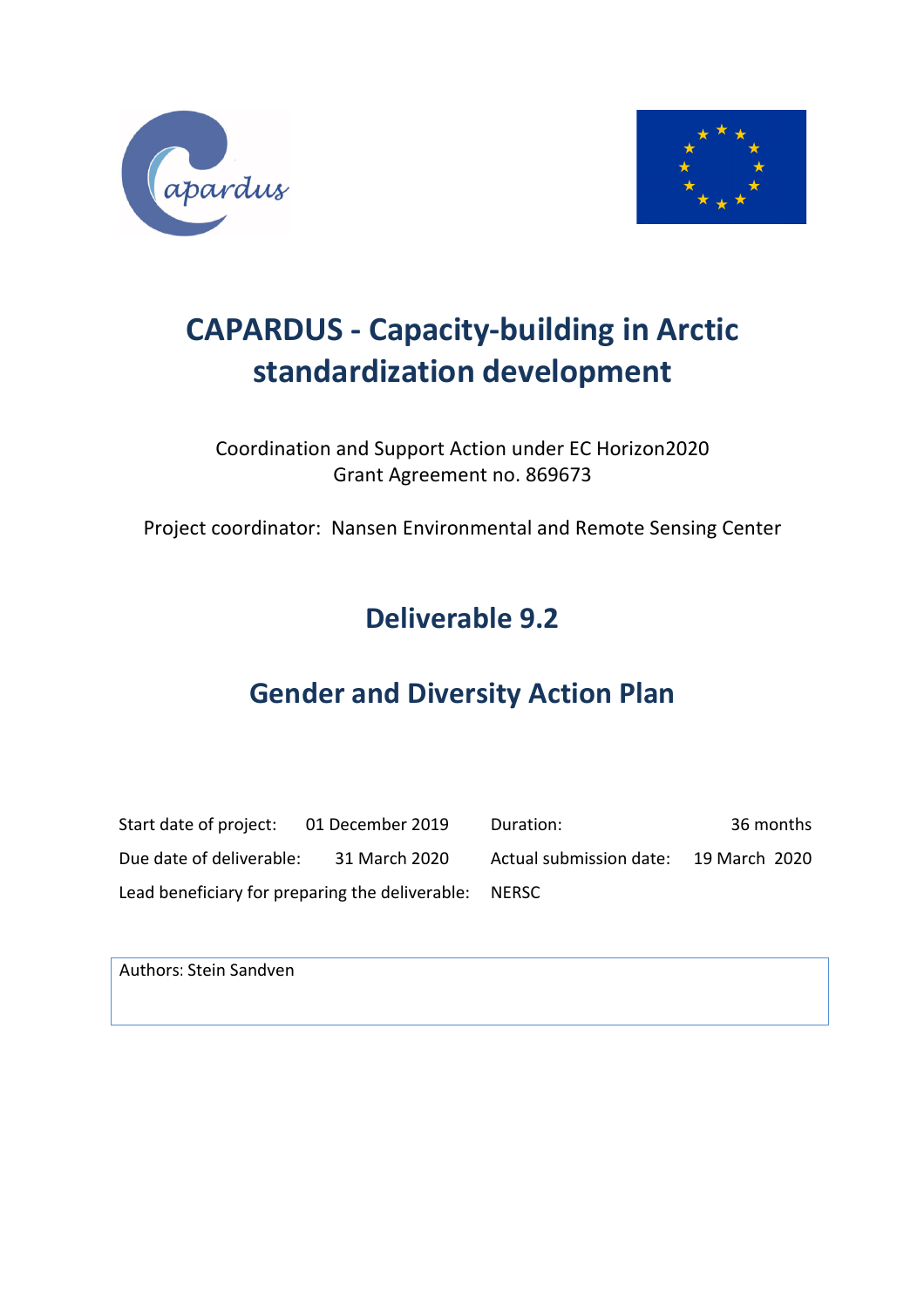| <b>Version</b> | <b>DATE</b> | <b>CHANGE RECORDS</b>   | <b>LEAD AUTHOR</b> |
|----------------|-------------|-------------------------|--------------------|
| 1.0            | 19/03/2020  | Version 1.0             | S. Sandven         |
|                | 19/03/2020  | Reviewed by Hanne Sagen |                    |

| Approval | Date:         | Sign.        |
|----------|---------------|--------------|
|          | 19 March 2020 | Skei Sandrer |
|          |               | Coordinator  |

| <b>DISSEMINATION LEVEL</b> |                                                                            |   |
|----------------------------|----------------------------------------------------------------------------|---|
| PU                         | Public, fully open                                                         | X |
| CO                         | Confidential, restricted under conditions set out in Model Grant Agreement |   |
| <b>CI</b>                  | Classified, information as referred to in Commission Decision 2001/844/EC  |   |

### *EXECUTIVE SUMMARY*

The aim of the Gender and Diversity Action Plan is to improve gender balance and diversity<sup>1</sup> in the project by

- stimulating gender balance at all levels of personnel assigned to the project,
- including the gender dimension into account when CAPARDUS approaches stakeholder groups
- building awareness of the gender balance within the consortium and among the participants

## **Table of Contents**

 $1$  The description here is only on gender balance. The same principles adhere to race, age, disability etc.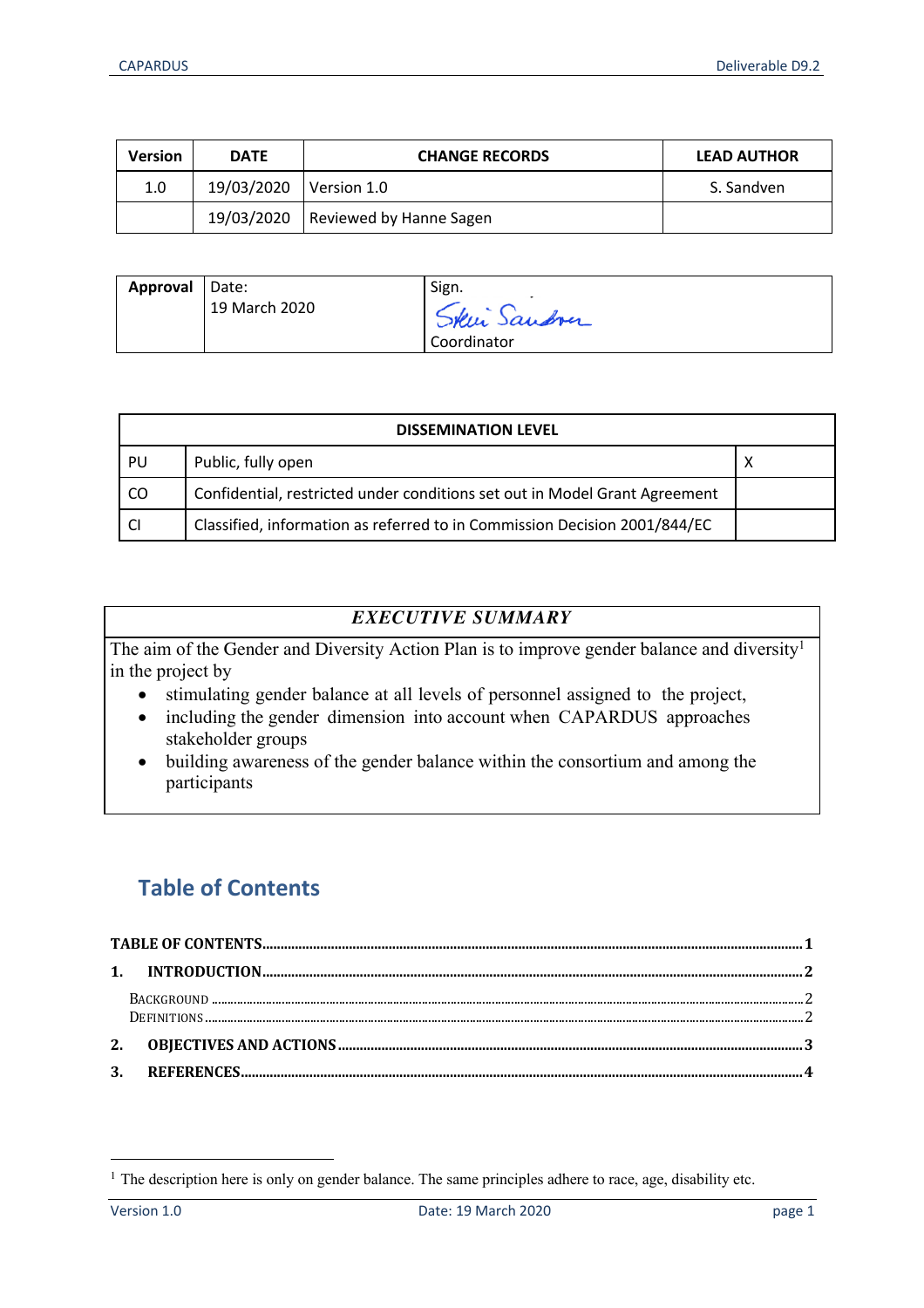# **1. Introduction**

## **Background**

The gender dimension plays an important role in the project regarding involvement of scientists, stakeholders, local communities, decision and policymakers, and private sector. The gender dimension is taken into account in the workpackages, tasks and events organized by the project. The exploitation of the project results will be targeted to both genders, for example results regarding community development (business, infrastructure, environment) and environmental monitoring. The project will follow the guidelines established for EU project see http://ec.europa.eu/research/swafs/gendered-innovations/index\_en.cfm?pg=home

The Consortium agrees to promote and ensure gender equality throughout the project. The Consortium is aware of the importance of attracting more female researchers into polar research and exploitation of research for the benefit of society.

The project will act upon the EC recommendations listed in the "Gendered Innovation" to stimulate and promote career development for women in science, innovation, and technology. The Consortium aims to improve a gender balance at all levels of personnel assigned to the project, including at supervisory and managerial levels (ref. Art. 33 of the Grant Agreement). The project management team will follow up the implementation of the Gender and Diversity Action Plan, but all beneficiaries are responsible for promotion and monitoring of gender equality of the personnel involved throughout the project. The status of the Gender and Diversity Action Plan will be reported in the periodic reports.

Art. 33 from the grant Agreement reads:

## "**ARTICLE 33 — GENDER EQUALITY**

#### **33.1 Obligation to aim for gender equality**

The beneficiaries must take all measures to promote equal opportunities between men and women in the implementation of the action. They must aim, to the extent possible, for a gender balance at all levels of personnel assigned to the action, including at supervisory and managerial level.

#### **33.1 Consequences of non-compliance**

If a beneficiary breaches its obligations under this Article, the *Agency* may apply any of the measures described in Chapter 6." Rejection of costs – reduction of costs – recovery – penalties – damages – suspension – termination – force majeur"

## **Definitions**

*Gender:* Gender refers to cultural attitudes and behaviors that shape "feminine" and "masculine" behaviors, products, technologies, environments, and knowledges. "Femininities" and "masculinities" are multidimensional and can be practiced in different ways by biological females or males; gender does not necessarily match sex. Gendered attitudes and behaviors are not binary but slide along multiple continua.

http://ec.europa.eu/research/swafs/gendered-innovations/index\_en.cfm?pg=home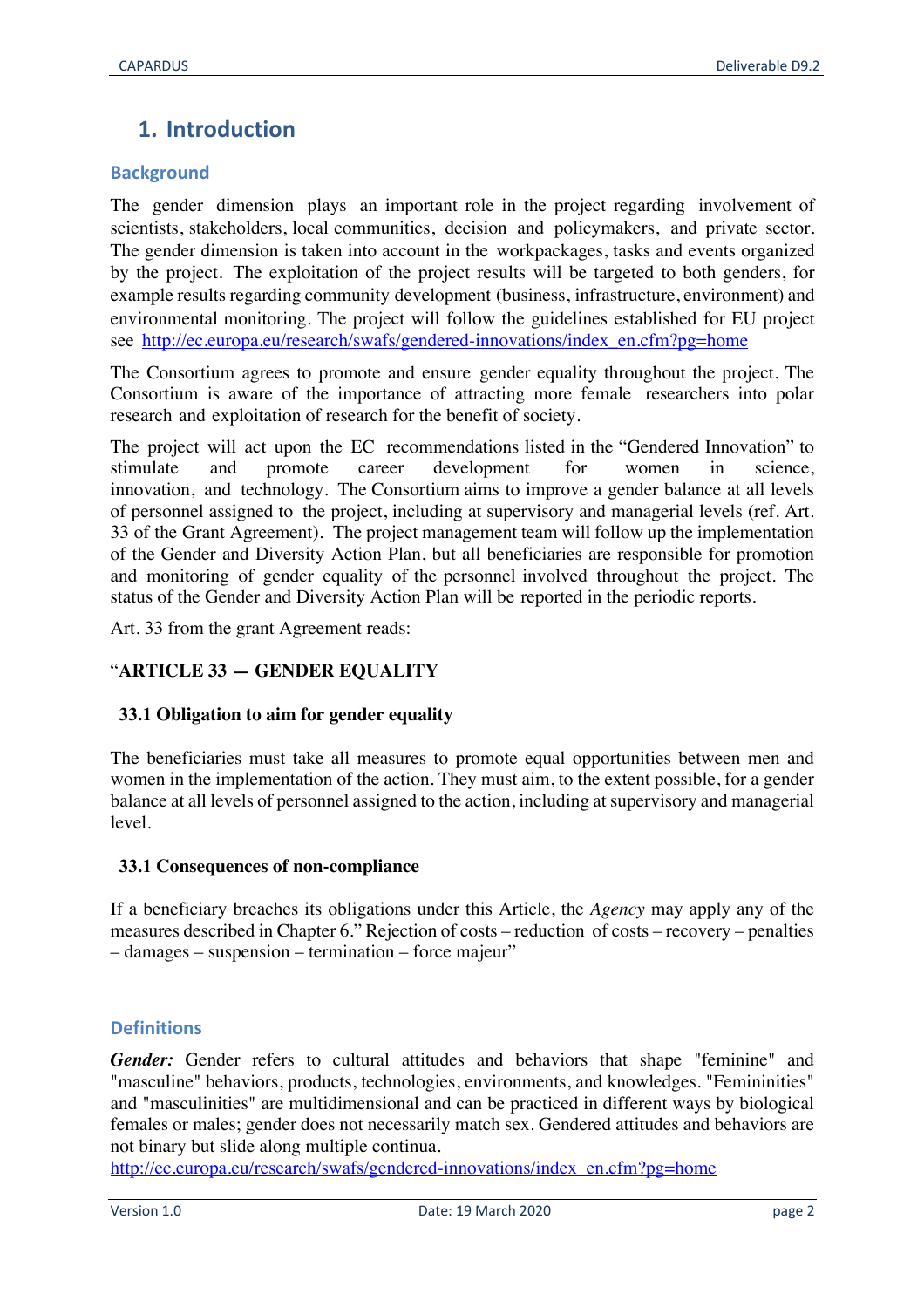*Gender Norms* are produced through social institutions (such as families, schools, workplaces, laboratories, universities, or boardrooms) and wider cultural products (such as textbooks, literature, film, and video games.) Gender norms refer to social *attitudes* about what behaviour, preferences, products, professions, or knowledges is appropriate for women and men, and may influence the development of science and technology.

*Gender sensitivity* refers to the aim of understanding and taking account of the societal and cultural factors involved in gender-based exclusion and discrimination in the most diverse spheres of public and private life. It focuses mainly on instances of structural disadvantage in the positions and roles of women.

## **2. Objectives and actions**

The aim of the Gender and Diversity Action Plan is to improve gender balance and diversity<sup>2</sup> in the project by

- promoting understanding among researchers and other project personnel on the "gender and science" issue and make them more sensitive towards the gender dimension of/in science;
- including the gender dimension throughout the research project;
- indicating how to design a more gender sensitive project;
- helping to eliminate gender bias in the research project;
- showing why it is important to create a gender-balanced research team;
- making research results more relevant for society.

#### Actions:

- to improve gender balance at all levels of personnel assigned to the project, including at supervisory and managerial levels (ref. Art. 33 of the Grant Agreement)
- to take the gender dimension into account when CAPARDUS approaches stakeholder groups including communities, decision and policymakers, and actors in the private sector
- to build awareness of the gender balance within the consortium and among the participants in dialogue meetings, workshops, research schools and other events organised by the project
- to monitor gender status during the project as part of the periodic reporting

<sup>&</sup>lt;sup>2</sup> The description here is only on gender balance. The same principles adhere to race, age, disability etc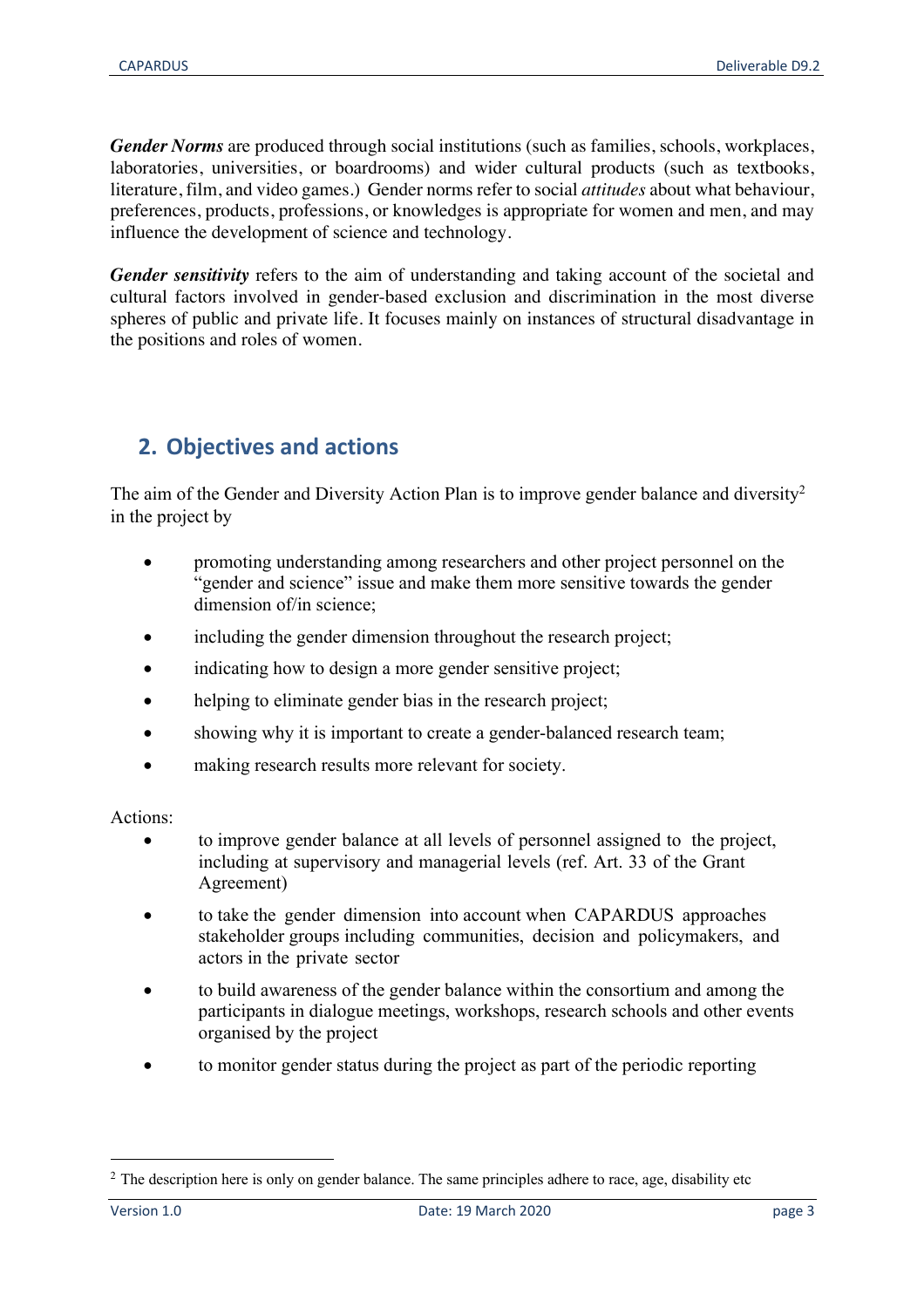# **3. References**

The following links with supporting documents are available:

Gendered Innovations in Science, Health and Medicine, Engineering and Environment (http://genderedinnovations.stanford.edu/index.html)

Gender in EU-funded research: Toolkit and Training (https://www.yellowwindow.com/genderinresearch/index\_downloads.html)

Gender equality in Academia and Research – GEAR Tool (https://eige.europa.eu/gendermainstreaming/toolkits/gear)

GenPORT started as a project funded by the European Union FP7-SCIENCE-IN-SOCIETY-2012-1 programme. Now, GenPORT is a community sourced Internet Portal on gender and science. https://www.genderportal.eu/

----------- END of DOCUMENT-----------